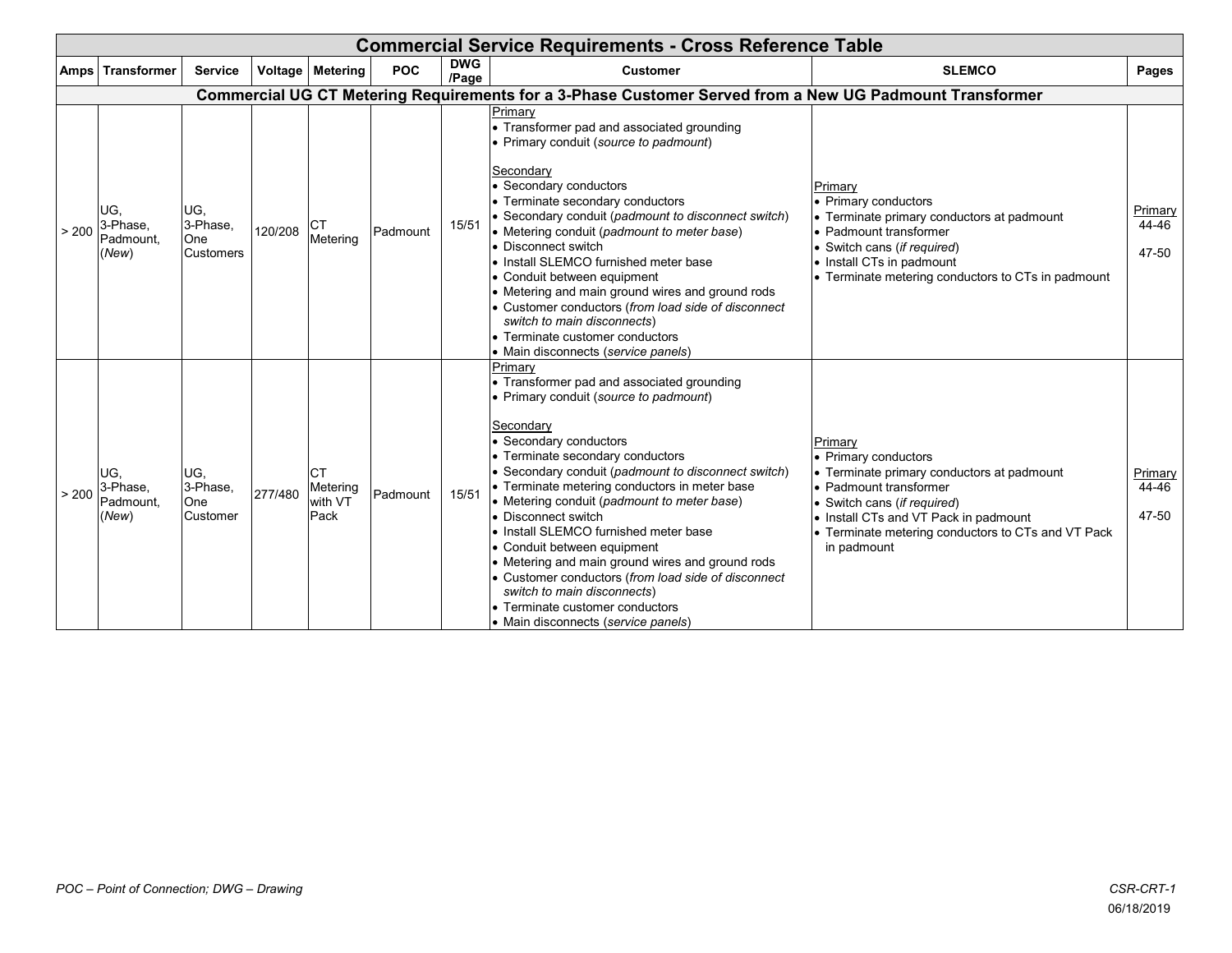|       | <b>Commercial Service Requirements - Cross Reference Table</b> |                                                  |         |                                          |            |                     |                                                                                                                                                                                                                                                                                                                                                                                                                                                                                                                                                                                                                    |                                                                                                                                  |                           |  |  |  |  |  |
|-------|----------------------------------------------------------------|--------------------------------------------------|---------|------------------------------------------|------------|---------------------|--------------------------------------------------------------------------------------------------------------------------------------------------------------------------------------------------------------------------------------------------------------------------------------------------------------------------------------------------------------------------------------------------------------------------------------------------------------------------------------------------------------------------------------------------------------------------------------------------------------------|----------------------------------------------------------------------------------------------------------------------------------|---------------------------|--|--|--|--|--|
|       | Amps   Transformer                                             | <b>Service</b>                                   |         | Voltage   Metering                       | <b>POC</b> | <b>DWG</b><br>/Page | <b>Customer</b>                                                                                                                                                                                                                                                                                                                                                                                                                                                                                                                                                                                                    | <b>SLEMCO</b>                                                                                                                    | Pages                     |  |  |  |  |  |
|       |                                                                |                                                  |         |                                          |            |                     | Commercial UG CT Metering Requirements for a Multiple 3-Phase Customers Served from a New UG Padmount Transformer                                                                                                                                                                                                                                                                                                                                                                                                                                                                                                  |                                                                                                                                  |                           |  |  |  |  |  |
| > 200 | UG.<br>3-Phase,<br>Padmount.<br>(New)                          | UG,<br>3-Phase.<br>Multiple<br><b>Customers</b>  | 120/208 | <b>CT</b><br>Metering                    | Padmount   |                     | Primary<br>• Transformer pad and associated grounding<br>• Primary conduit (source to padmount)<br>Secondary<br>• Secondary conductors<br>• Terminate secondary conductors<br>• Secondary conduit (padmount to CT enclosure)<br>16/56 • CT Enclosure (install SLEMCO furnished CTs)<br>• Disconnect switch<br>• Install SLEMCO furnished meter base<br>• Conduit between equipment<br>Metering and main ground wires and ground rods<br>Customer conductors (from load side of disconnect<br>switch to main disconnects)<br>• Terminate customer conductors<br>• Main disconnects (service panels)                 | Primary<br>• Primary conductors<br>Terminate primary conductors at padmount<br>Padmount transformer<br>Switch cans (if required) | Primary<br>44-46<br>52-55 |  |  |  |  |  |
| > 200 | UG.<br>3-Phase,<br>Padmount,<br>(New)                          | IUG.<br>3-Phase,<br>Multiple<br><b>Customers</b> | 277/480 | <b>CT</b><br>Metering<br>with VT<br>Pack | Padmount   | 16/56               | Primary<br>• Transformer pad and associated grounding<br>• Primary conduit (source to padmount)<br>Secondary<br>• Secondary conductors<br>• Terminate secondary conductors<br>• Secondary conduit (padmount to CT enclosure)<br>• CT Enclosure (install SLEMCO furnished CTs)<br><b>Disconnect switch</b><br>• Install SLEMCO furnished meter base with VT Pack<br>• Conduit between equipment<br>• Metering and main ground wires and ground rods<br>• Customer conductors (from load side of disconnect<br>switch to main disconnects)<br>• Terminate customer conductors<br>• Main disconnects (service panels) | Primary<br>Primary conductors<br>Terminate primary conductors at padmount<br>Padmount transformer<br>· Switch cans (if required) | Primary<br>44-46<br>52-55 |  |  |  |  |  |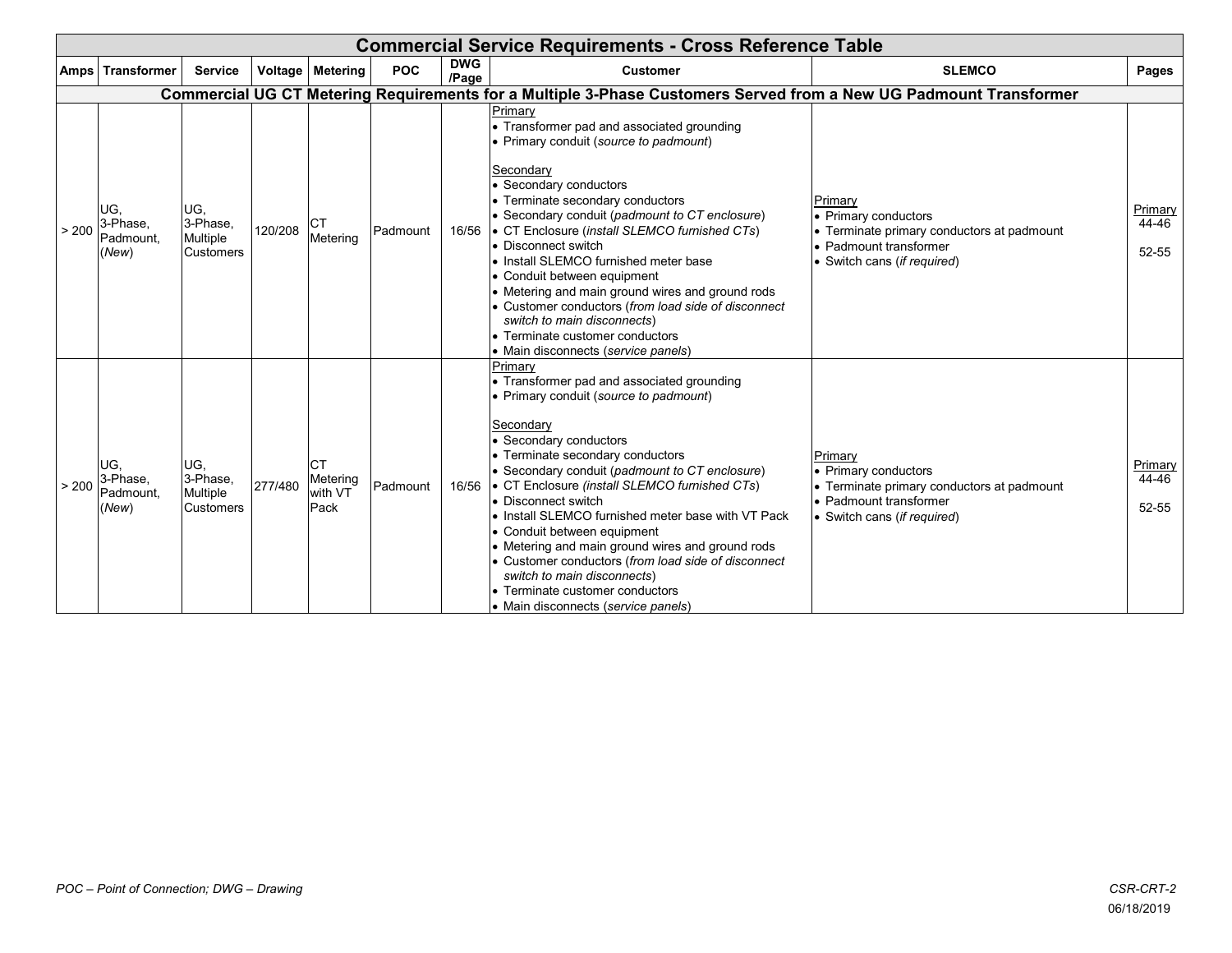|       | <b>Commercial Service Requirements - Cross Reference Table</b> |                                                 |         |                                          |            |                                                                                                                         |                                                                                                                                                                                                                                                                                                                                                                                                                                                                                                                |               |       |  |  |  |  |
|-------|----------------------------------------------------------------|-------------------------------------------------|---------|------------------------------------------|------------|-------------------------------------------------------------------------------------------------------------------------|----------------------------------------------------------------------------------------------------------------------------------------------------------------------------------------------------------------------------------------------------------------------------------------------------------------------------------------------------------------------------------------------------------------------------------------------------------------------------------------------------------------|---------------|-------|--|--|--|--|
|       | Amps   Transformer                                             | <b>Service</b>                                  |         | Voltage   Metering                       | <b>POC</b> | <b>DWG</b><br>/Page                                                                                                     | <b>Customer</b>                                                                                                                                                                                                                                                                                                                                                                                                                                                                                                | <b>SLEMCO</b> | Pages |  |  |  |  |
|       |                                                                |                                                 |         |                                          |            | Commercial UG CT Metering Requirements for a Multiple 3-Phase Customers Served from an Existing UG Padmount Transformer |                                                                                                                                                                                                                                                                                                                                                                                                                                                                                                                |               |       |  |  |  |  |
| > 200 | UG.<br>3-Phase,<br>Padmount,<br>(Existing)                     | UG,<br>3-Phase,<br>Multiple<br><b>Customers</b> | 120/208 | ICT<br>Metering                          | Padmount   | 17/60                                                                                                                   | Secondary<br>• Secondary conductors<br>• Terminate secondary conductors<br>Secondary conduit (padmount to CT enclosure)<br>• CT Enclosure (install SLEMCO furnished CTs)<br>• Disconnect switch<br>I. Install SLEMCO furnished meter base<br>• Conduit between equipment<br>• Metering and main ground wires and ground rods<br>• Customer conductors (from load side of disconnect<br>switch to main disconnects)<br>• Terminate customer conductors<br>• Main disconnects (service panels)                   |               | 57-59 |  |  |  |  |
|       | UG.<br>$\frac{1}{200}$ 3-Phase,<br>Padmount,<br>(Existing)     | UG,<br>3-Phase,<br>Multiple<br><b>Customers</b> | 277/480 | <b>CT</b><br>Metering<br>with VT<br>Pack | Padmount   |                                                                                                                         | Secondary<br>• Secondary conductors<br>• Terminate secondary conductors<br>• Secondary conduit (padmount to CT enclosure)<br>CT Enclosure (install SLEMCO furnished CTs)<br>• Disconnect switch<br>17/60 • Install SLEMCO furnished meter base with VT Pack<br>• Conduit between equipment<br>• Metering and main ground wires and ground rods<br>• Customer conductors (from load side of disconnect<br>switch to main disconnects)<br>• Terminate customer conductors<br>• Main disconnects (service panels) |               | 57-59 |  |  |  |  |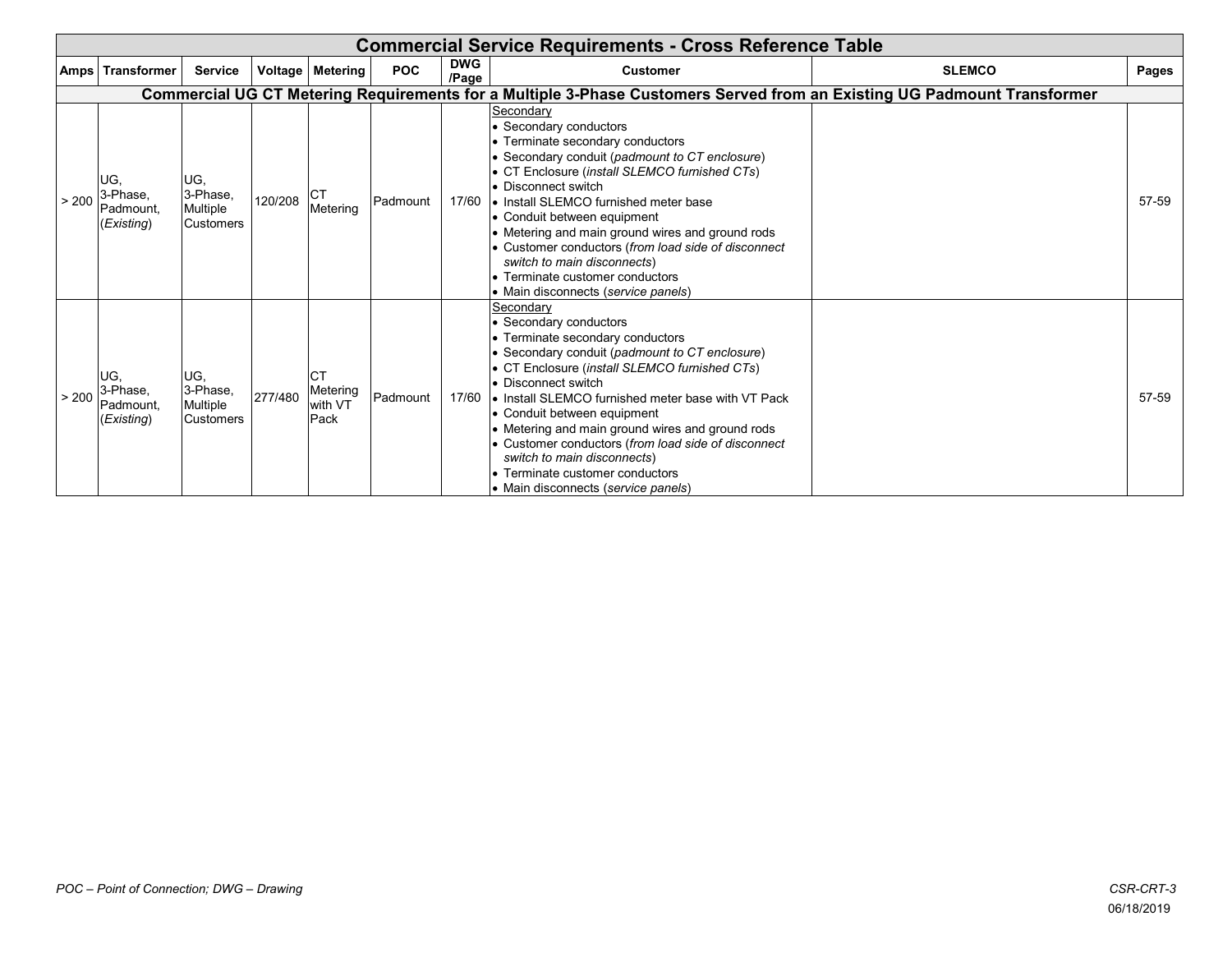|             | <b>Commercial Service Requirements - Cross Reference Table</b> |                |                    |                                          |                             |                     |                                                                                                                                                                                                                                                                                                                                                                                                                                                                                                                                                                        |                                                                                |       |  |  |  |
|-------------|----------------------------------------------------------------|----------------|--------------------|------------------------------------------|-----------------------------|---------------------|------------------------------------------------------------------------------------------------------------------------------------------------------------------------------------------------------------------------------------------------------------------------------------------------------------------------------------------------------------------------------------------------------------------------------------------------------------------------------------------------------------------------------------------------------------------------|--------------------------------------------------------------------------------|-------|--|--|--|
|             | Amps Transformer                                               | <b>Service</b> |                    | Voltage Metering                         | POC                         | <b>DWG</b><br>/Page | <b>Customer</b>                                                                                                                                                                                                                                                                                                                                                                                                                                                                                                                                                        | <b>SLEMCO</b>                                                                  | Pages |  |  |  |
|             |                                                                |                |                    |                                          |                             |                     | Commercial UG CT Metering Requirements for a 3-Phase Customer Served from an Existing OH Transformer Bank                                                                                                                                                                                                                                                                                                                                                                                                                                                              |                                                                                |       |  |  |  |
| $> 200$ OH, | <=400 3-Phase                                                  | UG.<br>3-Phase | 120/208<br>120/240 | <b>CT</b><br>Metering                    | <b>Disconnect</b><br>Switch |                     | Secondary<br>• Secondary conduit (weather head to CT enclosure)<br>• CT Enclosure (install SLEMCO furnished CTs)<br>• Disconnect switch<br>• Install SLEMCO furnished meter base<br>18/65 • Conduit between equipment<br>• Metering and main ground wires and ground rods<br>• Customer conductors (from load side of disconnect<br>switch to main disconnects)<br>• Terminate customer conductors<br>• Main disconnects (service panels)                                                                                                                              | Secondary<br><b>Secondary conductors</b><br>• Terminate secondary conductors   | 61-64 |  |  |  |
| > 200 IOH.  | <=400 3-Phase                                                  | UG.<br>3-Phase | 277/480<br>480     | <b>CT</b><br>Metering<br>with VT<br>Pack | <b>Disconnect</b><br>Switch |                     | Secondary<br>• Secondary conduit (weather head to CT enclosure)<br>• CT Enclosure (install SLEMCO furnished CTs)<br>• Disconnect switch<br>• Install SLEMCO furnished meter base with VT Pack<br>18/65 • Conduit between equipment<br>• Metering and main ground wires and ground rods<br>• Customer conductors (from load side of disconnect<br>switch to main disconnects)<br>• Terminate customer conductors<br>• Main disconnects (service panels)                                                                                                                 | Secondary<br>Secondary conductors<br>• Terminate secondary conductors          | 61-64 |  |  |  |
| >400        | OH.<br>3-Phase                                                 | UG.<br>3-Phase | 120/208<br>120/240 | <b>CT</b><br>Metering                    | Weather<br>Head             | 18/65               | Secondary<br>• Secondary conductors (beyond weather head)<br>• Terminate secondary conductors at load side<br>disconnect switch<br>• Secondary conduit (weather head to CT enclosure)<br>• CT Enclosure (install SLEMCO furnished CTs)<br>• Disconnect switch<br>• Install SLEMCO furnished meter base<br>• Conduit between equipment<br>• Metering and main ground wires and ground rods<br>• Customer conductors (from load side of disconnect<br>switch to main disconnects)<br>• Terminate customer conductors<br>• Main disconnects (service panels)              | Secondary<br>• Service cable (up to weather head)<br>• Terminate service cable | 61-64 |  |  |  |
|             | $> 400 \big _{3 - \text{Phase}}^{\text{O}(\cdot)}$             | UG.<br>3-Phase | 277/480<br>480     | <b>CT</b><br>Metering<br>with VT<br>Pack | Weather<br>Head             | 18/65               | Secondary<br>• Secondary conductors (beyond weather head)<br>• Terminate secondary conductors at load side<br>disconnect switch<br>• Secondary conduit (weather head to CT enclosure)<br>• CT Enclosure (install SLEMCO furnished CTs)<br>• Disconnect switch<br>• Install SLEMCO furnished meter base with VT Pack<br>• Conduit between equipment<br>• Metering and main ground wires and ground rods<br>• Customer conductors (from load side of disconnect<br>switch to main disconnects)<br>• Terminate customer conductors<br>• Main disconnects (service panels) | Secondary<br>Service cable (up to weather head)<br>• Terminate service cable   | 61-64 |  |  |  |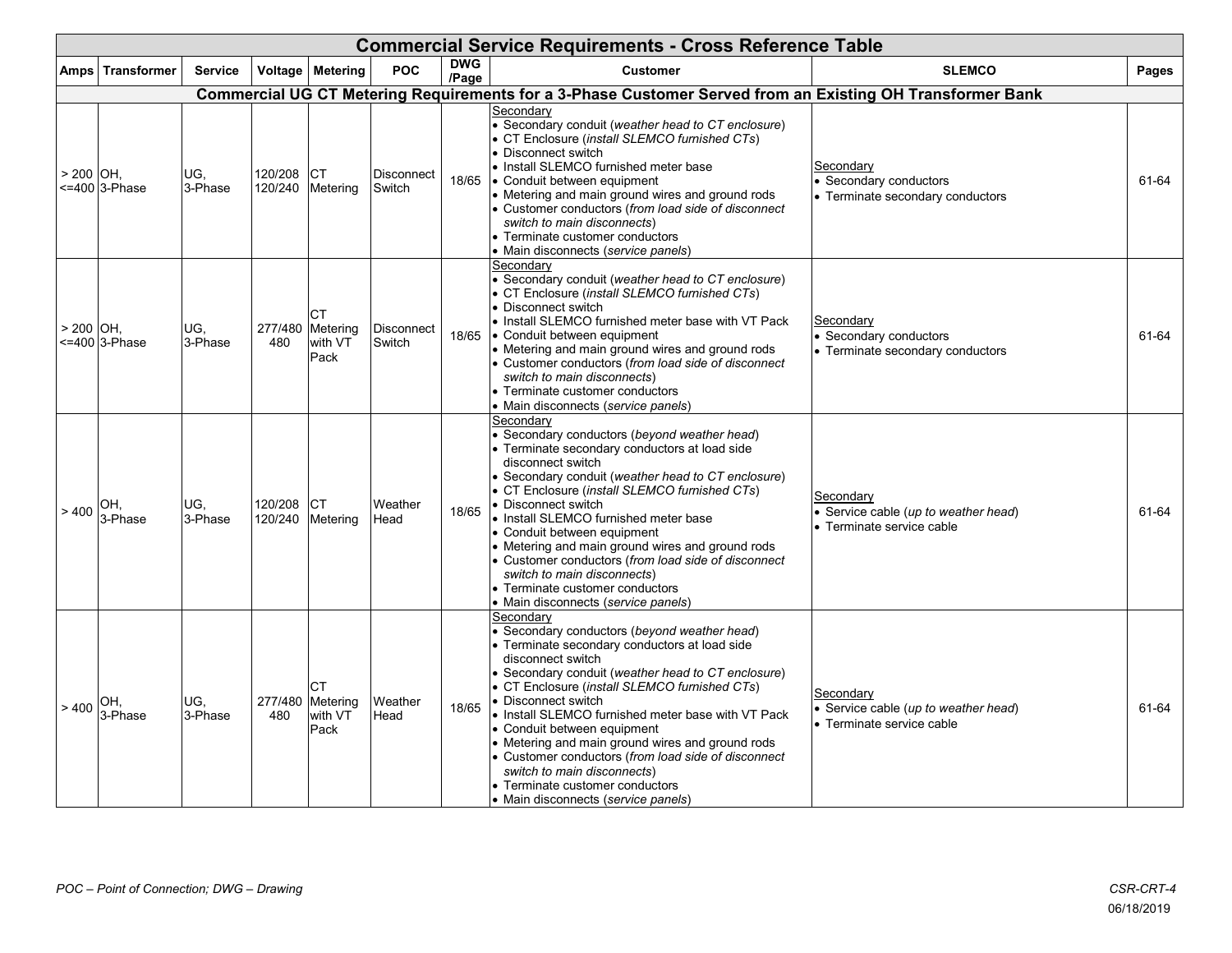| <b>Commercial Service Requirements - Cross Reference Table</b> |                |                    |                                                  |                 |                     |                                                                                                                                                                                                                                                                                                                                                                                                                                                                                                                                                     |                                                                                |       |  |  |  |  |
|----------------------------------------------------------------|----------------|--------------------|--------------------------------------------------|-----------------|---------------------|-----------------------------------------------------------------------------------------------------------------------------------------------------------------------------------------------------------------------------------------------------------------------------------------------------------------------------------------------------------------------------------------------------------------------------------------------------------------------------------------------------------------------------------------------------|--------------------------------------------------------------------------------|-------|--|--|--|--|
| <b>Amps Transformer</b>                                        | <b>Service</b> |                    | Voltage Metering                                 | <b>POC</b>      | <b>DWG</b><br>/Page | <b>Customer</b>                                                                                                                                                                                                                                                                                                                                                                                                                                                                                                                                     | <b>SLEMCO</b>                                                                  | Pages |  |  |  |  |
|                                                                |                |                    |                                                  |                 |                     | <b>Commercial Overhead CT Metering Requirements for a 3-Phase Customer</b>                                                                                                                                                                                                                                                                                                                                                                                                                                                                          |                                                                                |       |  |  |  |  |
| $\mid$ > 200 $\mid$ 3-Phase                                    | OH,<br>3-Phase | 120/208<br>120/240 | <b>ICT</b><br>Metering                           | Weather<br>Head | 19/69               | Secondary<br>• Service Mast<br>• Service entrance conductors (beyond weather head)<br>• Terminate service entrance conductors at source side<br>disconnect switch<br>• CT Enclosure (install SLEMCO furnished CTs)<br>• Disconnect switch<br>• Install SLEMCO furnished meter base<br>• Conduit between equipment<br>• Metering and main ground wires and ground rods<br>• Customer conductors (from load side of disconnect<br>switch to main disconnects)<br>• Terminate customer conductors<br>• Main disconnects (service panels)               | Secondarv<br>• Service cable (up to weather head)<br>• Terminate service cable | 66-68 |  |  |  |  |
| $> 200$ 3-Phase                                                | OH,<br>3-Phase | 480                | <b>CT</b><br>277/480 Metering<br>with VT<br>Pack | Weather<br>Head | 19/69               | Secondary<br>• Service Mast<br>• Service entrance conductors (beyond weather head)<br>• Terminate service entrance conductors at source side<br>disconnect switch<br>• CT Enclosure (install SLEMCO furnished CTs)<br>• Disconnect switch<br>l• Install SLEMCO furnished meter base with VT Pack<br>• Conduit between equipment<br>• Metering and main ground wires and ground rods<br>• Customer conductors (from load side of disconnect<br>switch to main disconnects)<br>• Terminate customer conductors<br>• Main disconnects (service panels) | Secondary<br>• Service cable (up to weather head)<br>• Terminate service cable | 66-68 |  |  |  |  |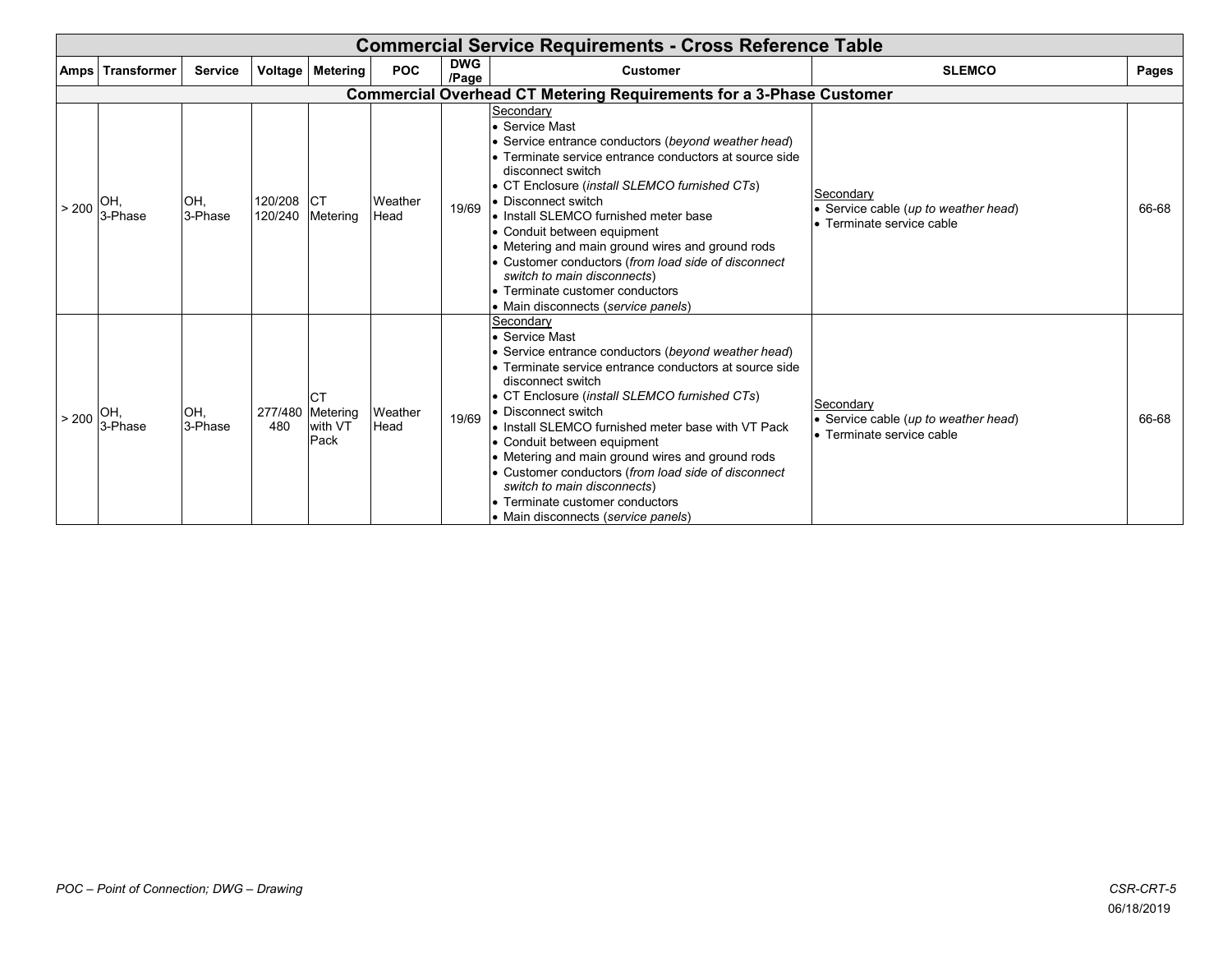|       | <b>Commercial Service Requirements - Cross Reference Table</b> |                |         |                  |                             |                     |                                                                                                                                                                                                                                                                                                                                                                                                                                                                                                                                                            |                                                                                                                                                                                                                                                     |                           |  |  |  |  |
|-------|----------------------------------------------------------------|----------------|---------|------------------|-----------------------------|---------------------|------------------------------------------------------------------------------------------------------------------------------------------------------------------------------------------------------------------------------------------------------------------------------------------------------------------------------------------------------------------------------------------------------------------------------------------------------------------------------------------------------------------------------------------------------------|-----------------------------------------------------------------------------------------------------------------------------------------------------------------------------------------------------------------------------------------------------|---------------------------|--|--|--|--|
|       | Amps Transformer                                               | <b>Service</b> |         | Voltage Metering | <b>POC</b>                  | <b>DWG</b><br>/Page | <b>Customer</b>                                                                                                                                                                                                                                                                                                                                                                                                                                                                                                                                            | <b>SLEMCO</b>                                                                                                                                                                                                                                       | Pages                     |  |  |  |  |
|       |                                                                |                |         |                  |                             |                     | Commercial UG CT Metering Requirements for Multiple 1-Phase Customers Served from an Existing UG Padmount Transformer                                                                                                                                                                                                                                                                                                                                                                                                                                      |                                                                                                                                                                                                                                                     |                           |  |  |  |  |
|       | UG,<br>> 200 1-Phase.<br><=400 Padmount,<br>(Existing)         | UG.<br>1-Phase | 120/240 | СT<br>Metering   | <b>Disconnect</b><br>Switch | 9/74                | Secondary<br>• Secondary conduit (padmount to CT enclosure)<br>• CT Enclosure (install SLEMCO furnished CT)<br>• Disconnect switch<br>• Install SLEMCO furnished meter base<br>• Conduit between equipment<br>• Metering and main ground wires and ground rods<br>• Customer conductors (from load side of disconnect<br>switch to main disconnects)<br>• Terminate customer conductors<br>• Main disconnects (service panels)                                                                                                                             | Secondary<br>Secondary conductors<br>• Terminate secondary conductors                                                                                                                                                                               | 70-73                     |  |  |  |  |
| > 400 | UG.<br>1-Phase,<br>Padmount,<br>(Existing)                     | UG.<br>1-Phase | 120/240 | СT<br>Meterina   | Padmount                    | 9/74                | Secondary<br>• Secondary conductors<br>• Terminate secondary conductors<br>• Secondary conduit (padmount to CT enclosure)<br>• CT Enclosure (install SLEMCO furnished CT)<br>• Disconnect switch<br>• Install SLEMCO furnished meter base<br>• Conduit between equipment<br>• Metering and main ground wires and ground rods<br>• Customer conductors (from load side of disconnect<br>switch to main disconnects)<br>• Terminate customer conductors<br>• Main disconnects (service panels)                                                               |                                                                                                                                                                                                                                                     | 70-73                     |  |  |  |  |
|       |                                                                |                |         |                  |                             |                     | Commercial UG CT Metering Requirements for Multiple 1-Phase Customers Served from a New UG Padmount Transformer                                                                                                                                                                                                                                                                                                                                                                                                                                            |                                                                                                                                                                                                                                                     |                           |  |  |  |  |
|       | UG.<br>> 200 1-Phase,<br><=400 Padmount,<br>(New)              | UG.<br>1-Phase | 120/240 | СT<br>Meterina   | Disconnect<br>Switch        | 10/75               | Primary<br>• Primary conduit (source to padmount)<br>Secondary<br>• Secondary conduit (padmount to CT enclosure)<br>• CT Enclosure (install SLEMCO furnished CT)<br>• Disconnect switch<br>. Install SLEMCO furnished meter base<br>• Conduit between equipment<br>• Metering and main ground wires and ground rods<br>• Customer conductors (from load side of disconnect<br>switch to main disconnects)<br>• Terminate customer conductors<br>• Main disconnects (service panels)                                                                        | Primary<br>• Primary conductors<br>• Terminate primary conductors at padmount<br>• Padmount transformer (associated pad and<br>grounding)<br>• Switch cans (if required)<br>Secondary<br>• Secondary conductors<br>• Terminate secondary conductors | Primary<br>44-46<br>70-73 |  |  |  |  |
| >400  | UG.<br>1-Phase,<br>Padmount,<br>(New)                          | UG.<br>1-Phase | 120/240 | CТ<br>Meterina   | Padmount                    | 10/75               | Primary<br>• Primary conduit (source to padmount)<br>Secondary<br>• Secondary conductors<br>• Terminate secondary conductors<br>• Secondary conduit (padmount to CT enclosure)<br>• CT Enclosure ( <i>install SLEMCO furnished CT</i> )<br>• Disconnect switch<br>• Install SLEMCO furnished meter base<br>• Conduit between equipment<br>• Metering and main ground wires and ground rods<br>• Customer conductors (from load side of disconnect<br>switch to main disconnects)<br>• Terminate customer conductors<br>• Main disconnects (service panels) | Primary<br>• Primary conductors<br>• Terminate primary conductors at padmount<br>• Padmount transformer (associated pad and<br>grounding)<br>• Switch cans (if required)                                                                            | Primary<br>44-46<br>70-73 |  |  |  |  |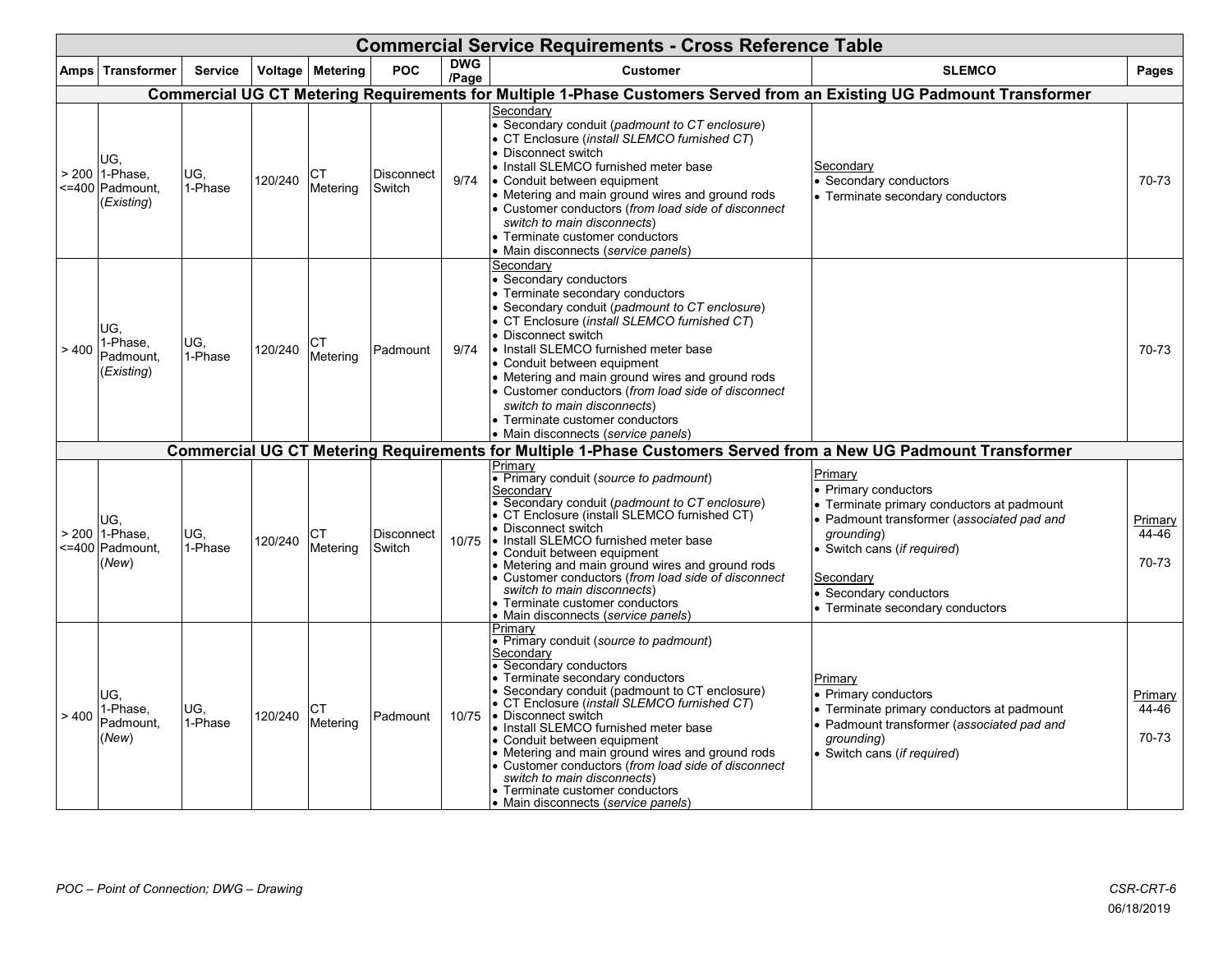|           | <b>Commercial Service Requirements - Cross Reference Table</b> |                |         |                       |                             |                     |                                                                                                                                                                                                                                                                                                                                                                                                                                                                                                                                                        |                                                                                |       |  |  |  |  |  |
|-----------|----------------------------------------------------------------|----------------|---------|-----------------------|-----------------------------|---------------------|--------------------------------------------------------------------------------------------------------------------------------------------------------------------------------------------------------------------------------------------------------------------------------------------------------------------------------------------------------------------------------------------------------------------------------------------------------------------------------------------------------------------------------------------------------|--------------------------------------------------------------------------------|-------|--|--|--|--|--|
| Amps      | <b>Transformer</b>                                             | <b>Service</b> |         | Voltage Metering      | <b>POC</b>                  | <b>DWG</b><br>/Page | <b>Customer</b>                                                                                                                                                                                                                                                                                                                                                                                                                                                                                                                                        | <b>SLEMCO</b>                                                                  | Pages |  |  |  |  |  |
|           |                                                                |                |         |                       |                             |                     | Commercial UG CT Metering Requirements for a 1-Phase Customer Served from an Existing OH Transformer Bank                                                                                                                                                                                                                                                                                                                                                                                                                                              |                                                                                |       |  |  |  |  |  |
| > 200 OH. | <=400 1-Phase                                                  | UG,<br>1-Phase | 120/240 | СT<br>Metering        | <b>Disconnect</b><br>Switch | 11/76               | Secondary<br>• Secondary conduit (weather head to CT enclosure)<br>• CT Enclosure (install SLEMCO furnished CT)<br>• Disconnect switch<br>• Install SLEMCO furnished meter base<br>• Conduit between equipment<br>• Metering and main ground wires and ground rods<br>• Customer conductors (from load side of disconnect<br>switch to main disconnects)<br>• Terminate customer conductors<br>• Main disconnects (service panels)                                                                                                                     | Secondary<br>Secondary conductors<br>• Terminate secondary conductors          | 70-73 |  |  |  |  |  |
| >400      | OH.<br>1-Phase                                                 | UG,<br>1-Phase | 120/240 | <b>CT</b><br>Metering | Weather<br>head             | 11/76               | Secondary<br>• Secondary conductors (beyond weather head)<br>• Terminate secondary conductors at load side<br>disconnect switch<br>• Secondary conduit (weather head to CT enclosure)<br>• CT Enclosure (install SLEMCO furnished CT)<br>Disconnect switch<br>• Install SLEMCO furnished meter base<br>• Conduit between equipment<br>• Metering and main ground wires and ground rods<br>• Customer conductors (from load side of disconnect<br>switch to main disconnects)<br>• Terminate customer conductors<br>• Main disconnects (service panels) | Secondary<br>Service cable (up to weather head)<br>• Terminate service cable   | 70-73 |  |  |  |  |  |
|           |                                                                |                |         |                       |                             |                     | <b>Commercial Overhead CT Metering Requirements for a 1-Phase Customer</b>                                                                                                                                                                                                                                                                                                                                                                                                                                                                             |                                                                                |       |  |  |  |  |  |
| > 200     | OH.<br>1-Phase                                                 | OH.<br>1-Phase | 120/240 | <b>CT</b><br>Metering | Weather<br>head             | 12/80               | Secondary<br>• Service Mast<br>• Service entrance conductors (beyond weather head)<br>Ferminate service entrance conductors at load side<br>disconnect switch<br>• CT Enclosure (install SLEMCO furnished CT)<br>Disconnect switch<br>Io Install SLEMCO furnished meter base<br>• Conduit between equipment<br>• Metering and main ground wires and ground rods<br>• Customer conductors (from load side of disconnect<br>switch to main disconnects)<br>• Terminate customer conductors<br>• Main disconnects (service panels)                        | Secondary<br>· Service cable (up to weather head)<br>• Terminate service cable | 77-79 |  |  |  |  |  |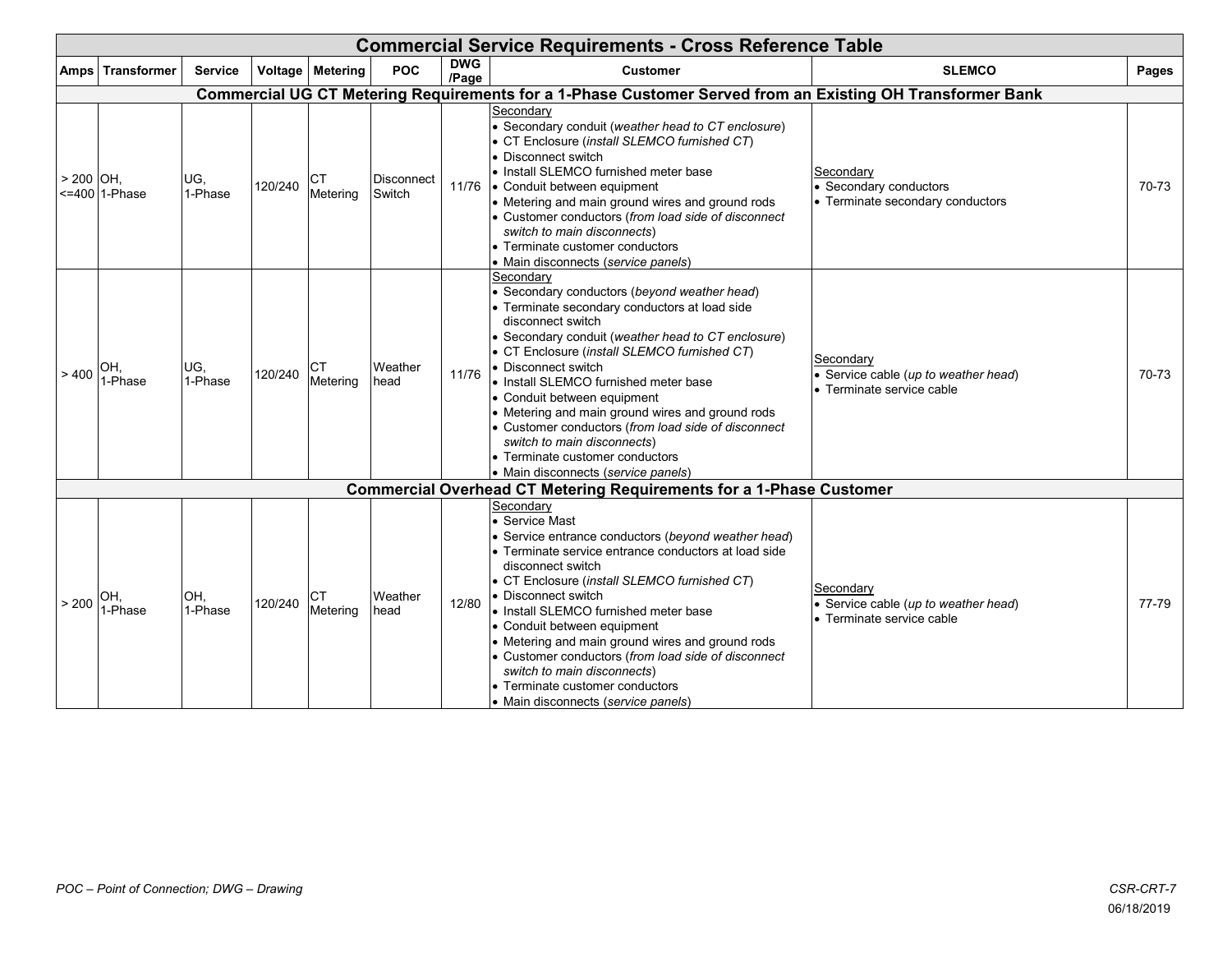|     | <b>Commercial Service Requirements - Cross Reference Table</b> |                                        |                                     |                    |                 |                     |                                                                                                                                                                                                                                                                                                                                                                                                                                                                               |                                                                                                                                |                           |  |  |  |  |
|-----|----------------------------------------------------------------|----------------------------------------|-------------------------------------|--------------------|-----------------|---------------------|-------------------------------------------------------------------------------------------------------------------------------------------------------------------------------------------------------------------------------------------------------------------------------------------------------------------------------------------------------------------------------------------------------------------------------------------------------------------------------|--------------------------------------------------------------------------------------------------------------------------------|---------------------------|--|--|--|--|
|     | Amps Transformer                                               | <b>Service</b>                         |                                     | Voltage   Metering | POC             | <b>DWG</b><br>/Page | <b>Customer</b>                                                                                                                                                                                                                                                                                                                                                                                                                                                               | <b>SLEMCO</b>                                                                                                                  | Pages                     |  |  |  |  |
|     |                                                                |                                        |                                     |                    |                 |                     | Commercial UG Metering Requirements for Multiple 3-Phase Customers Served from a New UG Padmount Transformer                                                                                                                                                                                                                                                                                                                                                                  |                                                                                                                                |                           |  |  |  |  |
| 200 | UG,<br>3-Phase,<br>Padmount,<br>(New)                          | UG,<br>3-Phase                         | 120/208                             | Self<br>Enclosed   | Padmount        | 20/84               | Primarv<br>• Transformer pad and associated grounding<br>• Primary conduit (source to padmount)<br>Secondary<br>• Secondary conductors<br>• Terminate secondary conductors<br>• Secondary conduit (padmount/pedestal to meter base)<br>• Install SLEMCO furnished meter base<br>• Meter base ground wire and ground rod<br>• Main disconnect (service panel)<br>• Customer conductors (from load side of meter base to<br>main disconnect)<br>• Terminate customer conductors | Primary<br>Primary conductors<br>Terminate primary conductors at padmount<br>Padmount transformer<br>Switch cans (if required) | Primary<br>44-46<br>81-83 |  |  |  |  |
|     |                                                                |                                        |                                     |                    |                 |                     | Commercial UG Metering Requirements for Multiple 3-Phase Customers Served from an Existing UG Padmount Transformer                                                                                                                                                                                                                                                                                                                                                            |                                                                                                                                |                           |  |  |  |  |
| 200 | UG,<br>3-Phase,<br>Padmount,<br>(Existing)                     | IUG.<br>3-Phase                        | 120/208                             | Self<br>Enclosed   | Padmount        | 21/85               | Secondary<br>• Secondary conductors<br>• Terminate secondary conductors<br>• Secondary conduit (padmount to meter base)<br>• Install SLEMCO furnished meter base<br>• Meter base ground wire and ground rod<br>• Main disconnect (service panel)<br>• Customer conductors (from load side of meter base to<br>main disconnect)<br>• Terminate customer conductors                                                                                                             |                                                                                                                                | 81-83                     |  |  |  |  |
|     |                                                                |                                        |                                     |                    |                 |                     | Commercial UG Metering Requirements for a 3-Phase Customer Served from an Existing OH Transformer                                                                                                                                                                                                                                                                                                                                                                             |                                                                                                                                |                           |  |  |  |  |
| 200 | OH,<br>3-Phase                                                 | UG,<br>3-Phase                         | 120/208<br>120/240                  | Self<br>Enclosed   | Meter base      | 22/86               | Secondary<br>• Secondary conduit (weather head to meter base)<br>• Install SLEMCO furnished meter base<br>• Meter base ground wire and ground rod<br>• Main disconnect (service panel)<br>• Customer conductors (from load side of meter base to<br>main disconnect)<br>• Terminate customer conductors                                                                                                                                                                       | Secondary<br>Secondary conductors<br>Terminate secondary conductors                                                            | 81-83                     |  |  |  |  |
|     |                                                                |                                        |                                     |                    |                 |                     | <b>Commercial Overhead Metering Requirements</b>                                                                                                                                                                                                                                                                                                                                                                                                                              |                                                                                                                                |                           |  |  |  |  |
| 200 | OH,<br>1-Phase<br>or<br>OH,<br>3-Phase                         | OH,<br>1-Phase<br>or<br>OH,<br>3-Phase | 120/240<br>or<br>120/240<br>120/208 | Self<br>Enclosed   | Weather<br>head | 23/89               | Secondary<br>• Service Mast<br>• Service entrance conductors (beyond weather head)<br>• Terminate service entrance conductors at source side<br>of meter base<br>Io Install SLEMCO furnished meter base<br>• Meter base ground wire and ground rod<br>• Main disconnect (service panel)<br>• Customer conductors (from load side of meter base to<br>main disconnect)<br>• Terminate customer conductors                                                                      | Secondary<br>Service cable (up to weather head)<br>$\bullet$ Terminate service cable                                           | 87-88                     |  |  |  |  |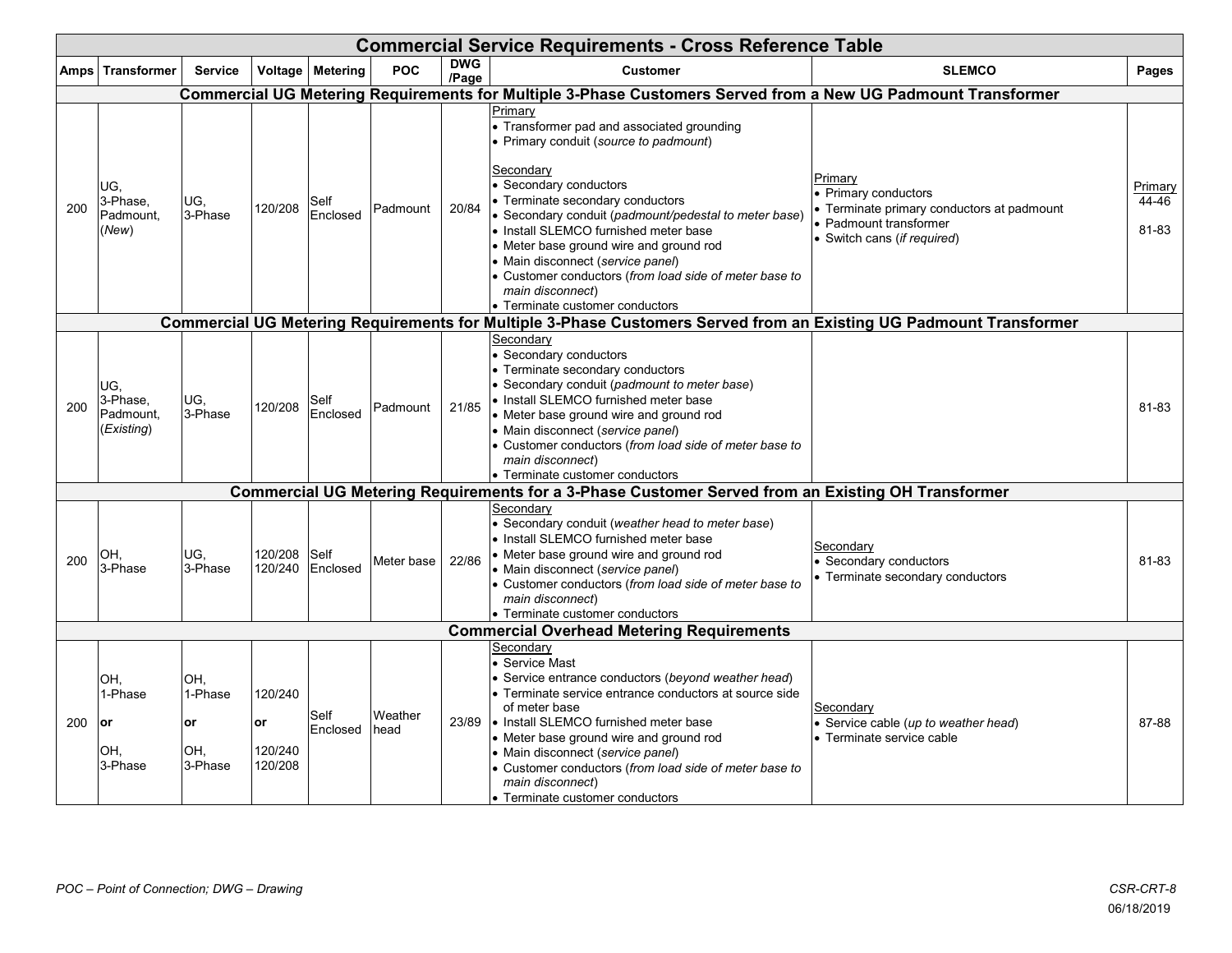| <b>Commercial Service Requirements - Cross Reference Table</b> |                                                                                                              |                |         |                         |            |                     |                                                                                                                                                                                                                                                                                                                                 |                                                                                                                                                                                                                                               |                           |  |  |  |  |
|----------------------------------------------------------------|--------------------------------------------------------------------------------------------------------------|----------------|---------|-------------------------|------------|---------------------|---------------------------------------------------------------------------------------------------------------------------------------------------------------------------------------------------------------------------------------------------------------------------------------------------------------------------------|-----------------------------------------------------------------------------------------------------------------------------------------------------------------------------------------------------------------------------------------------|---------------------------|--|--|--|--|
| <b>Amps</b>                                                    | Transformer                                                                                                  | <b>Service</b> |         | Voltage   Metering      | <b>POC</b> | <b>DWG</b><br>/Page | <b>Customer</b>                                                                                                                                                                                                                                                                                                                 | <b>SLEMCO</b>                                                                                                                                                                                                                                 | Pages                     |  |  |  |  |
|                                                                |                                                                                                              |                |         |                         |            |                     | Commercial UG Metering Requirements for Multiple 1-Phase Customers Served from an Existing UG Padmount Transformer                                                                                                                                                                                                              |                                                                                                                                                                                                                                               |                           |  |  |  |  |
| 200                                                            | UG.<br>1-Phase,<br><b>Padmount</b><br>(Existing)                                                             | UG,<br>1-Phase | 120/240 | Self<br>Enclosed        | Meter base | 2/93                | Secondary<br>• Secondary conduit (padmount to meter base)<br>• Meter base<br>• Meter base ground wire and ground rod<br>• Main disconnect (service panel)<br>• Customer conductors (from load side of meter base to<br>main disconnect)<br>• Terminate customer conductors                                                      | Secondary<br>Secondary conductors<br>• Terminate secondary conductors                                                                                                                                                                         | 90-92                     |  |  |  |  |
|                                                                | Commercial UG Metering Requirements for Multiple 1-Phase Customers Served from a New UG Padmount Transformer |                |         |                         |            |                     |                                                                                                                                                                                                                                                                                                                                 |                                                                                                                                                                                                                                               |                           |  |  |  |  |
| 200                                                            | IUG,<br>I-Phase,<br>Padmount.<br>(New)                                                                       | UG,<br>1-Phase | 120/240 | <b>Self</b><br>Enclosed | Meter base | 3/94                | Primarv<br>• Primary conduit (source to padmount)<br>Secondary<br>• Secondary conduit (padmount to meter base)<br>• Meter base<br>• Meter base ground wire and ground rod<br>• Main disconnect (service panel)<br>• Customer conductors (from load side of meter base to<br>main disconnect)<br>• Terminate customer conductors | Primary<br>• Primary conductors<br>Terminate primary conductors at padmount<br>Padmount transformer (associated pad and<br>grounding)<br>• Switch cans (if required)<br>Secondary<br>Secondary conductors<br>• Terminate secondary conductors | Primary<br>44-46<br>90-92 |  |  |  |  |
|                                                                |                                                                                                              |                |         |                         |            |                     | <b>Commercial UG Metering Requirements for a 1-Phase Customer Served from an Existing OH Transformer</b>                                                                                                                                                                                                                        |                                                                                                                                                                                                                                               |                           |  |  |  |  |
| 200                                                            | OH.<br>I-Phase                                                                                               | UG,<br>1-Phase | 120/240 | Self<br>Enclosed        | Meter base | 4/95                | Secondary<br>• Secondary conduit (weather head to meter base)<br>• Meter base<br>• Meter base ground wire and ground rod<br>• Main disconnect (service panel)<br>• Customer conductors (from load side of meter base to<br>main disconnect)<br>• Terminate customer conductors                                                  | Secondary<br>Secondary conductors<br>• Terminate secondary conductors                                                                                                                                                                         | 90-92                     |  |  |  |  |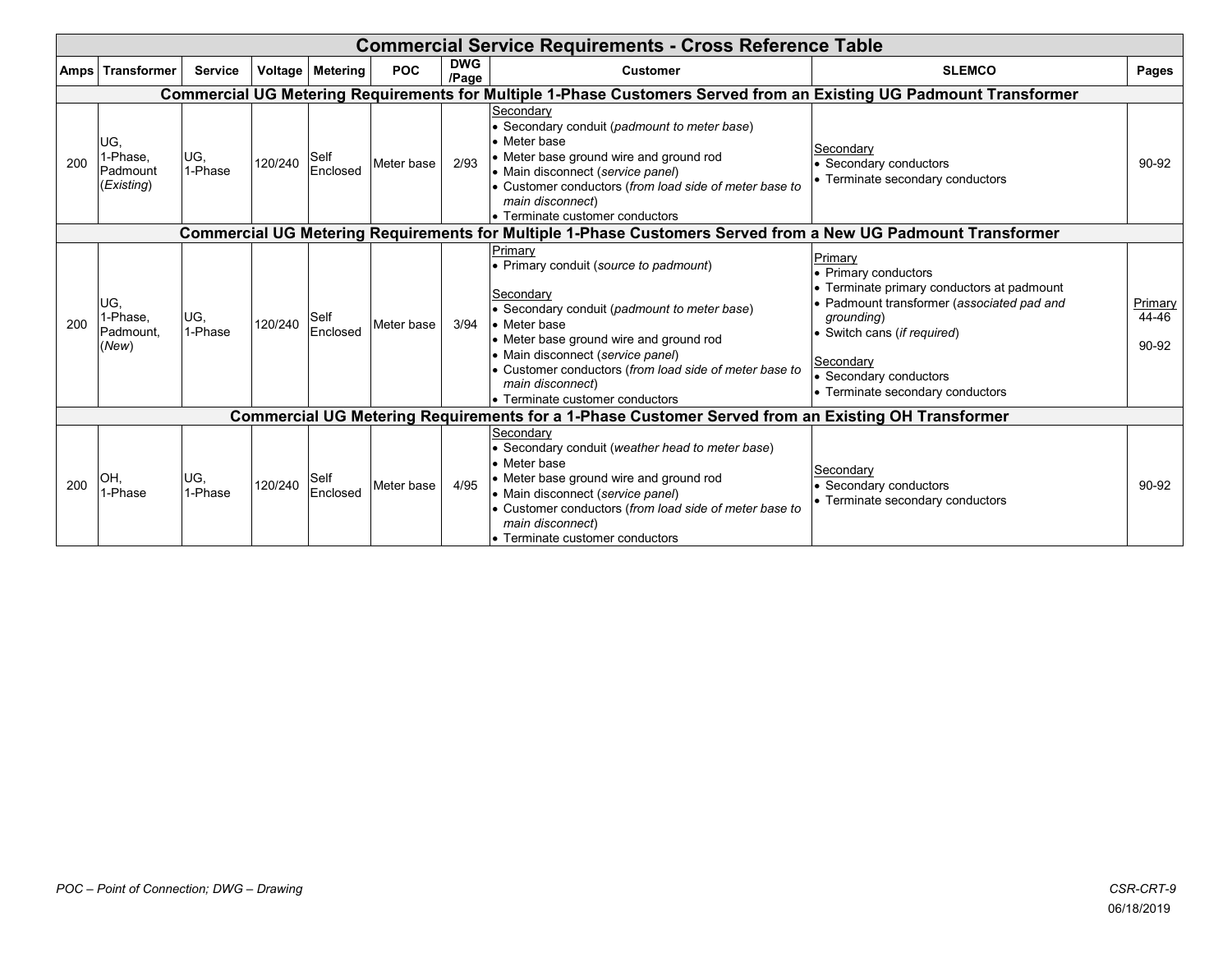|       | <b>Commercial Service Requirements - Cross Reference Table</b> |                                                                                               |         |                       |            |                     |                                                                                                                                                                                                                                                                                                                                                                                                                                                                                                                                                                                                  |                                                                                                                                        |                            |  |  |  |  |
|-------|----------------------------------------------------------------|-----------------------------------------------------------------------------------------------|---------|-----------------------|------------|---------------------|--------------------------------------------------------------------------------------------------------------------------------------------------------------------------------------------------------------------------------------------------------------------------------------------------------------------------------------------------------------------------------------------------------------------------------------------------------------------------------------------------------------------------------------------------------------------------------------------------|----------------------------------------------------------------------------------------------------------------------------------------|----------------------------|--|--|--|--|
|       | Amps   Transformer                                             | <b>Service</b>                                                                                | Voltage | <b>Metering</b>       | <b>POC</b> | <b>DWG</b><br>/Page | <b>Customer</b>                                                                                                                                                                                                                                                                                                                                                                                                                                                                                                                                                                                  | <b>SLEMCO</b>                                                                                                                          | Pages                      |  |  |  |  |
|       |                                                                |                                                                                               |         |                       |            |                     | Three-Phase Commercial Service Requirements for Multiple Occupancy Buildings                                                                                                                                                                                                                                                                                                                                                                                                                                                                                                                     |                                                                                                                                        |                            |  |  |  |  |
| > 200 | UG.<br>3-Phase,<br>Padmount.<br>(New)                          | IUG,<br>3-Phase,<br>Multiple<br>Customers,<br><b>Multiple</b><br>Occupancy<br><b>Building</b> | 120/208 | <b>CT</b><br>Metering | Padmount   | 16/56<br>24/101     | Primary<br>• Transformer pad and associated grounding<br>• Primary conduit (source to padmount)<br>Secondary<br>• Secondary conductors<br>• Terminate secondary conductors<br>• Secondary conduit (padmount to CT enclosure)<br>• CT Enclosure (install SLEMCO furnished CTs)<br>• Disconnect switch<br>. Install SLEMCO furnished meter base<br>• Conduit between equipment<br>• Metering and main ground wires and ground rods<br>• Customer conductors (from load side of disconnect<br>switch to main disconnects)<br>• Terminate customer conductors<br>• Main disconnects (service panels) | Primary<br>• Primary conductors<br>• Terminate primary conductors at padmount<br>• Padmount transformer<br>Switch cans (if required)   | Primary<br>44-46<br>96-100 |  |  |  |  |
| 200   | UG,<br>3-Phase,<br>Padmount.<br>(New)                          | UG,<br>3-Phase.<br>Multiple<br>Customers, 120/208<br>Multiple<br>Occupancy<br>Building        |         | Self<br>Enclosed      | Meter base | 20/84               | Primary<br>• Transformer pad and associated grounding<br>• Primary conduit (source to padmount)<br>Secondary<br>• Secondary conductors<br>• Terminate secondary conductors<br>24/101 • Secondary conduit (padmount/pedestal to meter base)<br>• Install SLEMCO furnished meter base<br>• Meter base ground wire and ground rod<br>• Main disconnect (service panel)<br>• Customer conductors (from load side of meter base to<br>main disconnect)<br>• Terminate customer conductors                                                                                                             | Primary<br>• Primary conductors<br>• Terminate primary conductors at padmount<br>• Padmount transformer<br>• Switch cans (if required) | Primary<br>44-46<br>96-100 |  |  |  |  |